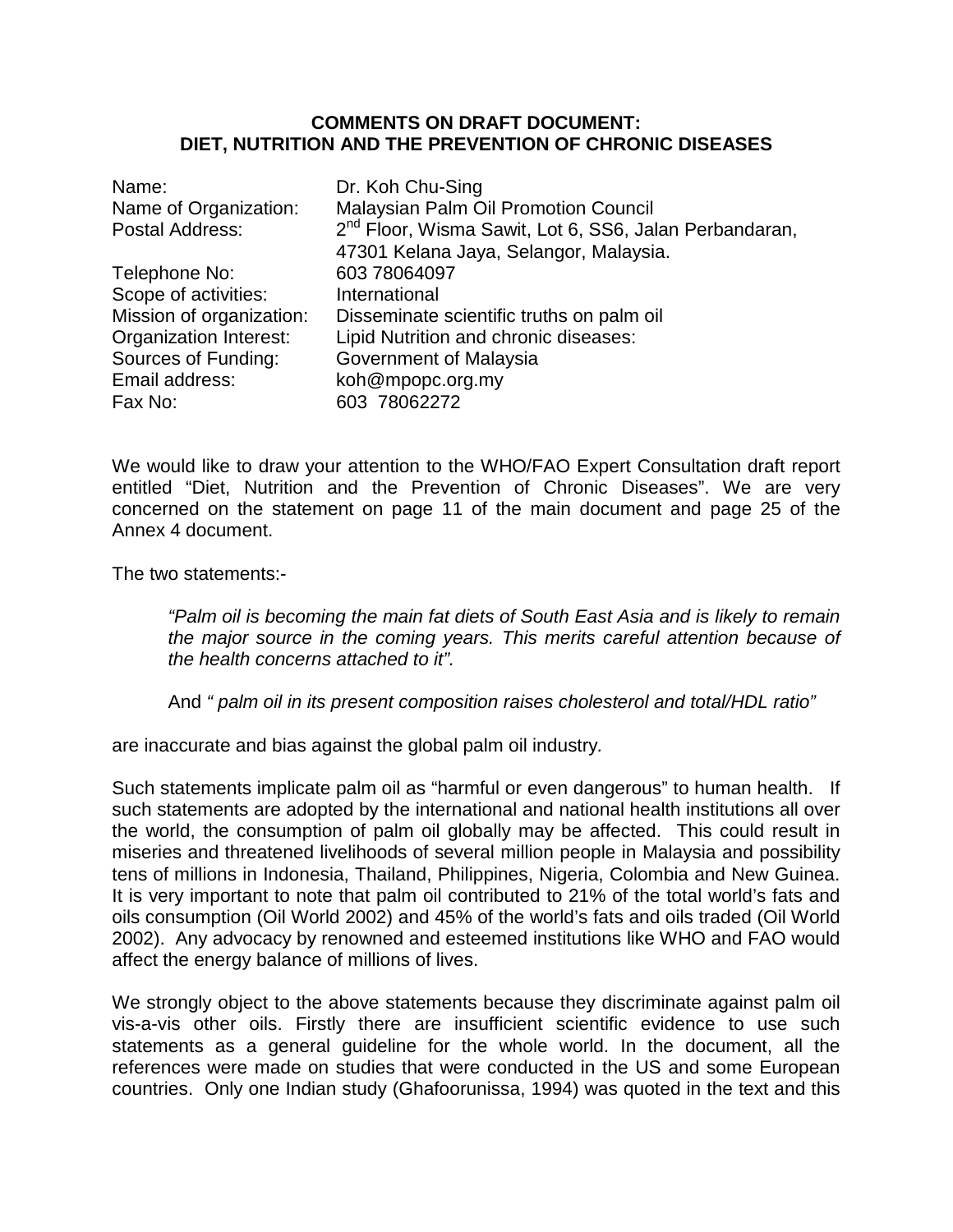study does not refer to the detrimental intake of palm oil. Studies conducted elsewhere other than those conducted in the US and Europe were not referred to; yet this document was meant for every country in the world! We would like to list out the human studies that were conducted but not quoted in the text. All showed that palm oil diet does not increase the risk of CHD. They are:-

- In the presence of sufficient amounts of C18:2n-6 fatty acids, high palmitic acid diets do not have any effects on serum lipoprotein profiles as well as the rates of endogenous synthesis of cholesterol in both normal and hypercholesterolemic Canadian subjects. ( Clandinin, et. al, 2000)
- A double blind crossover study (Sundram 1997) showed that palm olein-rich diet is identical to oleic-acid rich diet. Trans fatty acid rich diet performed the worst by elevating total cholesterol, 'bad' LDL-cholesterol, lipoprotein (a) and depressing 'good' HDL-cholesterol relative to oleic acid, stearic acid, lauric and myristic acids rich diets.
- A study by a group of researchers from the Institute of Nutrition and Food Hygiene, Beijing, China compared the effects of palm oil, soybean oil, peanut oil and lard (Zhang et al., 1997a; Zhang et al., 1997b; Zhang et al., 1995). They showed that palm oil has the effect of decreasing total blood cholesterol and 'bad' LDL-cholesterol and increasing the level of 'good' HDL-cholesterol. Soya bean oil and peanut oil had no effect on the blood cholesterol but lard increased the cholesterol levels. Among those hypercholesterolemic subjects, palm oil diets lower the cholesterol levels.
- A study on Pakistani adults showed that those given palm oil rich diets performed better than sunflower oil. Palm oil increased HDL-cholesterol and Apo A-1 levels. Hydrogenated cottonseed oil behaved the worst by raising serum triglycerides and lipoprotein levels. (Farooq et al., 1996)
- A comparative study in young Australian adults showed that the total blood cholesterol, triglycerides and HDL-cholesterol levels of those fed on palm oil (palm olein) and olive oil were lower than those fed on the usual Australian diet (Choudhury, Tan and Truswell, 1995). They showed that young Australian adults fed on palm oil diets had the same total blood cholesterol, triglycerides and 'good' HDL-cholesterol levels as those fed on olive oil.
- Study conducted on healthy Indian subjects (Ghafoorunissa et al., 1995) showed that palm olein and groundnut oil have comparable effects. Both oils do not induce hypercholesterolemia.
- Sundram et al. (1992) performed a dietary intervention study on a free-living Dutch population that normally consumes diets high in fats. Using a double blind crossover study design consisting of two periods of six weeks of feeding, the normal fat intake of a group of 40 male volunteers was replaced with 70% of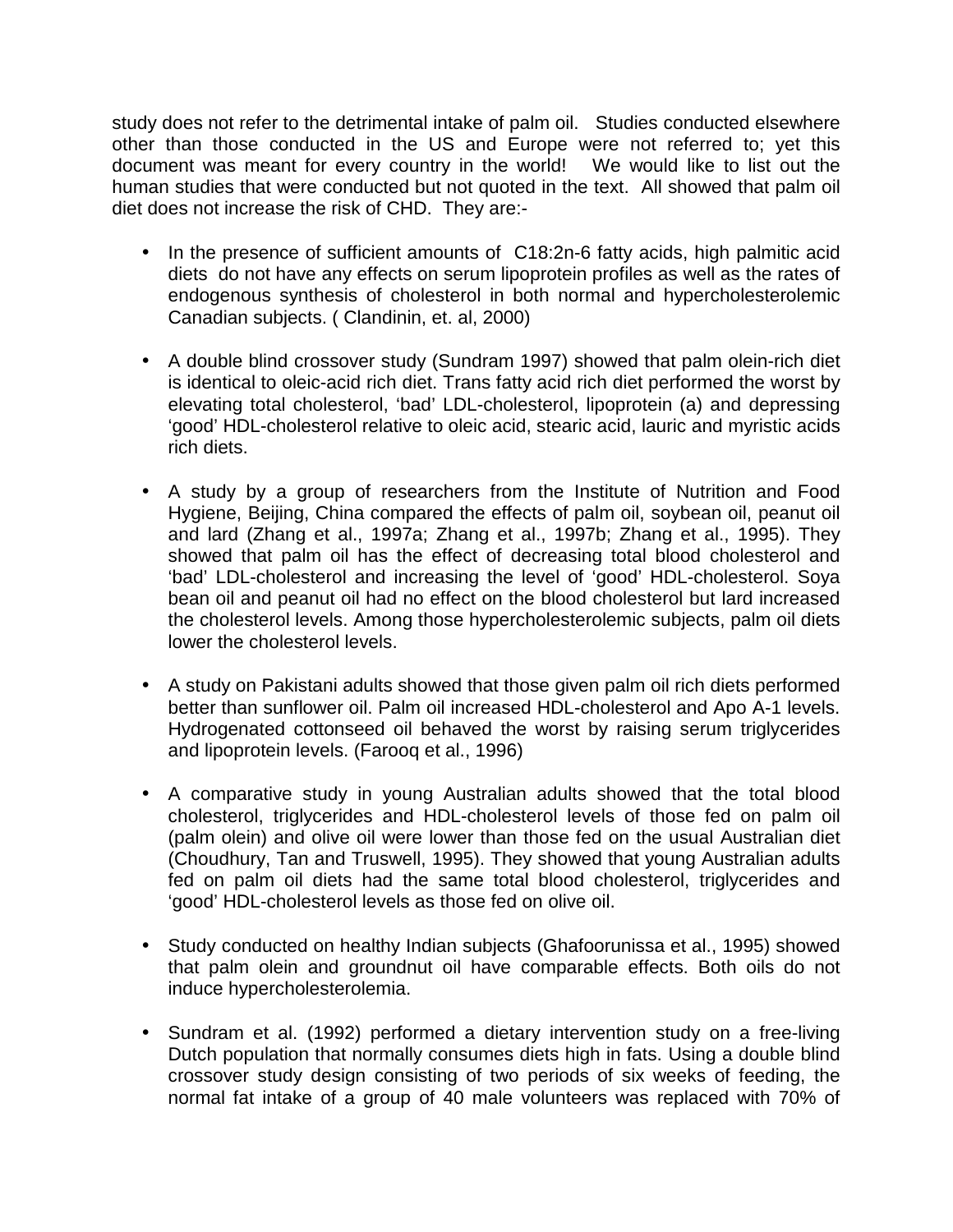palm oil. The palm oil diet did not raise serum total cholesterol and 'bad' LDLcholesterol, and caused a significant increase in the 'good' HDL-cholesterol and a significant reduction in 'bad' LDL-cholesterol.

- The effect of palm olein and of canola oil on plasma lipids was examined in double blind experiments in healthy Australian adults. Palm oil performed better than canola oil in raising the 'good' HDL-cholesterol (Truswell et al., 1992).
- A cross-over feeding study showed that the blood cholesterol, triglycerides, HDLcholesterol and LDL-cholesterol levels of palm olein and olive oil diets were comparable (Ng et al., 1992).
- A Malaysian study (Ng et al., 1991) was conducted to compare the effects of diets containing palm oil (olein), corn oil and coconut oil on serum cholesterol. Coconut oil raised serum total cholesterol by > 10% whereas both corn and palm oil diet reduced the total cholesterol; corn oil diet reduced the total cholesterol by 36% and palm oil diet by 19%.
- A similar cholesterol-lowering effect of palm oil was observed in 110 young adults in a study conducted in Malaysia (Marzuki et al., 1991). The study compared the effect of palm oil with that of soybean oil. Subjects fed on palm oil (olein) and soy oil for five weeks, with a six-week washout period, had comparable blood cholesterol levels.

Secondly, more than 50% of the world's consumption of fats and oils is in form of solid fats. The use of solid fats is a necessity especially in the making of biscuits, breads, buns, cakes and pastries. Invariably, the food industry hydrogenates liquid oils to convert it to solid fats. In the process, trans fatty acids are formed. As quoted in Annex 4 of the text, trans fatty acids are detrimental to health. Solid fats made from palm oil however do not require hydrogenation, and thus palm fats are trans-free.

Food prepared using palm fat is definitely healthier as many studies showed that trans fatty acids are worse than saturated fats (Annex 4). Trans fatty acids raise the LDLcholesterol, lower the HDL-cholesterol and increase the Lp(a), a very powerful risk factor for ischaemic heart disease (Mensink & Katan, 1990; Nestel et al., 1992; Zock & Katan, 1992; Mensink et al., 1992; Wood et al., 1993 & Aro et al., 1997). Several findings showed that trans fatty acids might be related with human fetal development. Two European studies showed significant associations between low birth weights and the content of trans fatty acids in the blood (Koletzko, 1992a; 1992b; Jendryczko et al., 1993). The uptake of essential fatty acids (EPA) by the fetus may be impaired by trans fatty acids. Trans fatty acids may also affect the metabolism of EPA of the fetus that could result in poor development of the fetal organs and tissues.

How can the world's demand for solid fats be satisfied if all fats are to be trans-free? Palm oil is one of the obvious choice for making trans-free fats. One may argue that trans-free solid fats could be made by inter-esterifing blends of oils with fully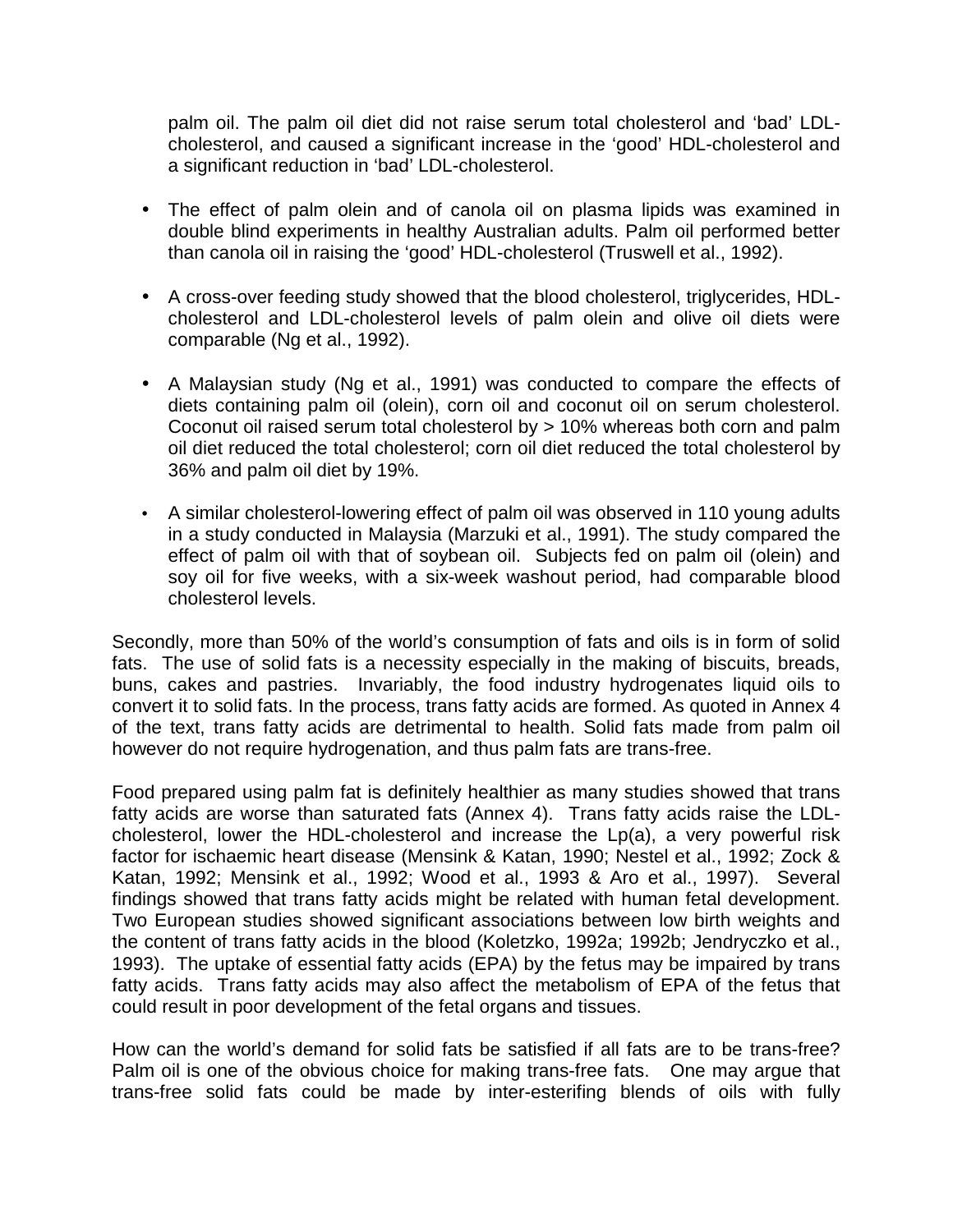hydrogenated fats. However, such processes are more expensive than just using the natural palm fats. There are also many potential hazards of hydrogenation plants and environmental pollution of catalyst waste especially in a technologically backward nation.

Thirdly, in the cardinal rule of nutrition, "There is no such thing as good nutrient or bad nutrient; it is good diet and poor diet that is vital in ensuring optimal nutrition". A good diet can be achieved when there is variety, adequacy and wholesomeness and is physically, psychologically, socially, culturally and religiously acceptable to the population. Is it right to advocate people to refrain from consuming certain fats and oils without referring to these issues? A wider perspective of food and the environment should be studied carefully before any health statements, could be made on certain food.

Fourthly, a new paradigm in nutrition and health has begun which has to do with the phytonutrients in fats and oils. Fats and oils, contain not only triglycerides which provide calories, but are rich sources of phytonutrients such as carotenoids (among the oils, red palm oil is only oil that contain natural carotenoids), tocopherols, tocotrienols (palm oil has one of the highest amounts of tocotrienols), phytosterols, co-enzyme Q10 etc. Phytonutrients such as tocotrienols have been demonstrated to have potent anti-oxidant properties (Serbinova et al., 1991), reduced cholesterol levels (Qureshi et al., 1988, 1991, 1995, 1996 & Tan et al., 1991), regress carotid stenosis (Kooyenga et al., 1997), delay atherosclerosis progression (Theriault, Chao & Gapor, 2002), protect the skin against light-induced oxidative stress (Thiele et al., 1997) and cancer prevention (Kato et al., 1985; Komiyama et al., 1989; Sundram et al., 1989; Wan Zurinah et al., 1991; Rahmat et al., 1993, Nesaretnam et al., 1998; McIntyre et al., 2000a, 2000b & Sylvester et al., 2001). There are sufficient evidence to show that red palm oil which contain abundant amount of carotenoids and tocotrienols could be use for undernourished children and pregnant and lactating women to improve their Vitamin A status (Rukmini, 1994; Nagendran et al., 2000; Narasinga Rao, 2000; Scrimshaw, 2000; van Stuijvenberg & Benadé, 2000; Lietz et al., 2000; Benadé, 2001, Delisle, Zagré & Ouedraogo, 2001; Lietz et al., 2001 & Narasinga Rao, 2001).

Finally, palm oil presents the most sustainable option amongst edible oils due to its high yields. For instance, the yield of palm oil is 6 times or more per hectare than the commonly used edible oils (calculated from data derived from Oil World 2002). In line with the Working Group recognition that " *the Consultation articulated a new platform, not just of dietary and nutrient targets, but of a concept of human organism's subtle and complex relationship to its environment …. The discussion took into account those ecological issues, and societal and behavioral aspects .... ", it is hope that WHO would* not discourage the world to use palm oil as part of the normal healthy diet as palm oil vis-a-vis other oils, is the most productive oil. Palm oil could satisfy the world's oils and fats demands without straining the earth's limited land and energy resources.

Thank you.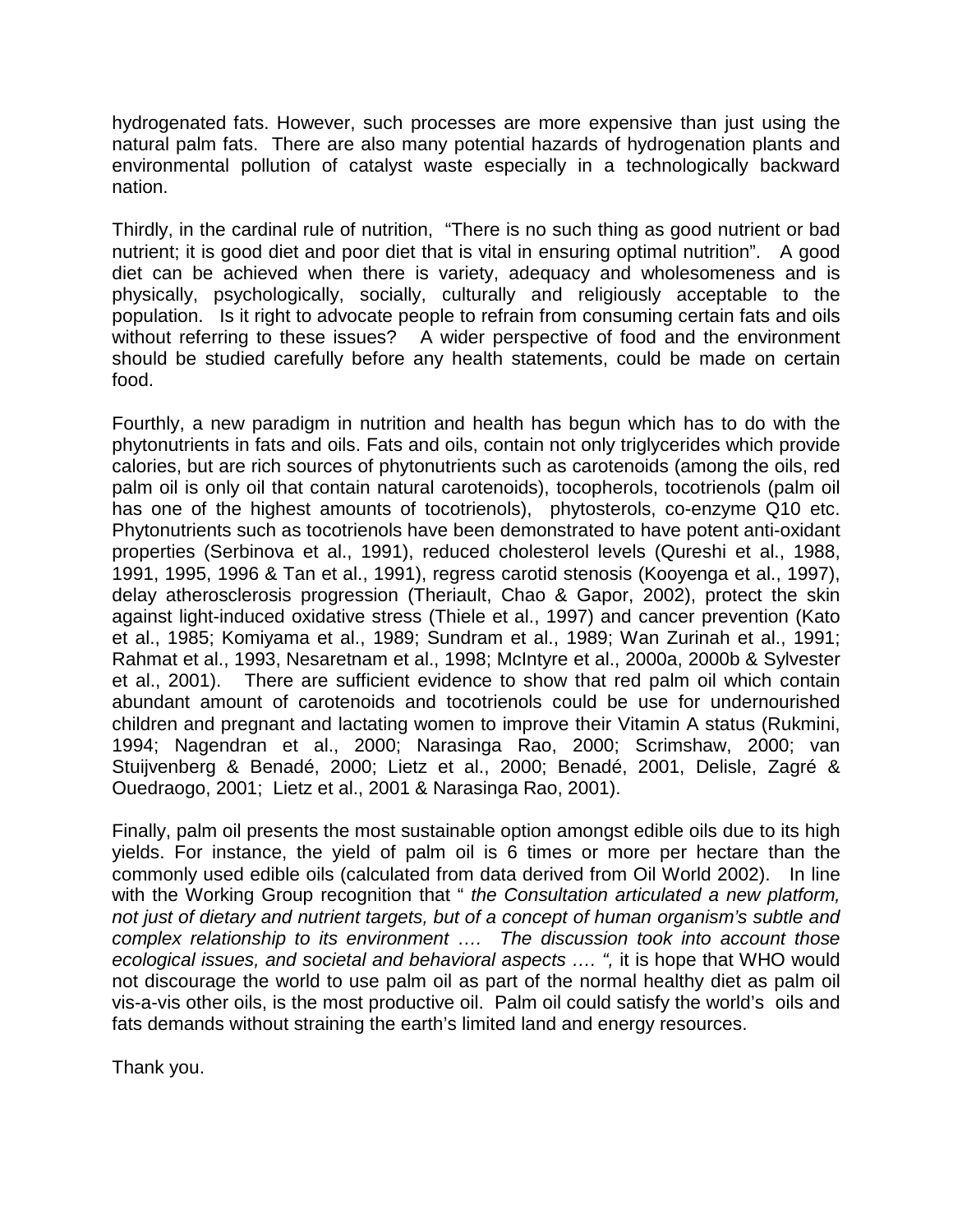## **References:**

Aro, A., Jauhiainen, M., Partanen, R., Salminen, I. & Mutanen, M. (1997). Stearic acid, trans fatty acids, and dairy fat: effects on serum and lipoprotein lipids, apolipoproteins, lipoprotein (a), and lipid transfer proteins in healthy subjects. *Am. J. Clin. Nutr*. **65**:1419- 1426.

Benadé, A. J. S. (2001). The potential of red palm oil-based shortening as a food fortificant for vitamin A in the baking industry. *Food Nutr. Bull.* **22**(4): 416-418.

Choudhury N., Tan L. & AS Truswell. (1995). Comparison of Australian, palm olein and olive oil diets: effects on plasma lipids. *Am. J. Clin. Nutr*. **61**: 1043-1051.

Clandinin M.T., Cook, S.L., Konard, S.D. and French, M.A (2000). The effect of palmitic acid on lipoprotein cholesterol levels. *Int. J. Food Sci. Nutr.* **51** Suppl: S61-71.

Delisle, H., Zagré, N. & Ouedraogo, V. (2001). Marketing of red palm oil as a food source of vitamin A in Burkina Faso: A pilot project involving women's groups. *Food Nutr. Bull.* **22**(4): 388-394.

Farooq A., Amir I.D. & Syed A.A. (1996). Dietary fats and coronary risk factors modification – a human study. Proceedings of PIPOC.

Ghafoorunissa. (1994). Dietary lipids and heart disease-the Indian context. *The National Medical Journal of India*. **7**:270-275.

Ghafoorunissa, Reddy V. and Sesikaran B. (1995). Palm olein and groundnut oil has comparable effects on blood lipids and platelet aggregation in healthy Indian subject. *Lipids.* **30**:1163-1169

Jendryczko, A., Gruszynski, J., Tomala, J. & Szpyrka, G. (1993). Unsaturated fatty acids trans isomers in plasma of pregnant women and birth weight. *Ginekol-Pol.* **64**: 113-116.

Judd, J.T., Clevidence, B.A., Muesing, R.A., Wittes, J., Sunkin, M.E. & Podczasy, J.J. (1994). Dietary trans fatty acids: effect on plasma lipids and lipoproteins of healthy men and women. *Am. J. Clin. Nutr*. **59**: 861-868.

Kato, A., Yamaoka, M., Tanaka, A., Komiyama, K & Umezawa, I. (1985). Physiological effect of tocotrienol. *J. Japan Oil Chem. Soc. (Yukagaku).* **34**: 375-376.

Koletzko, B. (1992a). Trans fatty acids may impair biosynthesis of long-chain polyunsaturates and growth in man. *Acta. Paediatr.* **81**: 302-306.

Koletzko, B. (1992b). Fats for brains. *Eur. J. Clin. Nutr.* **46**: S51-S62.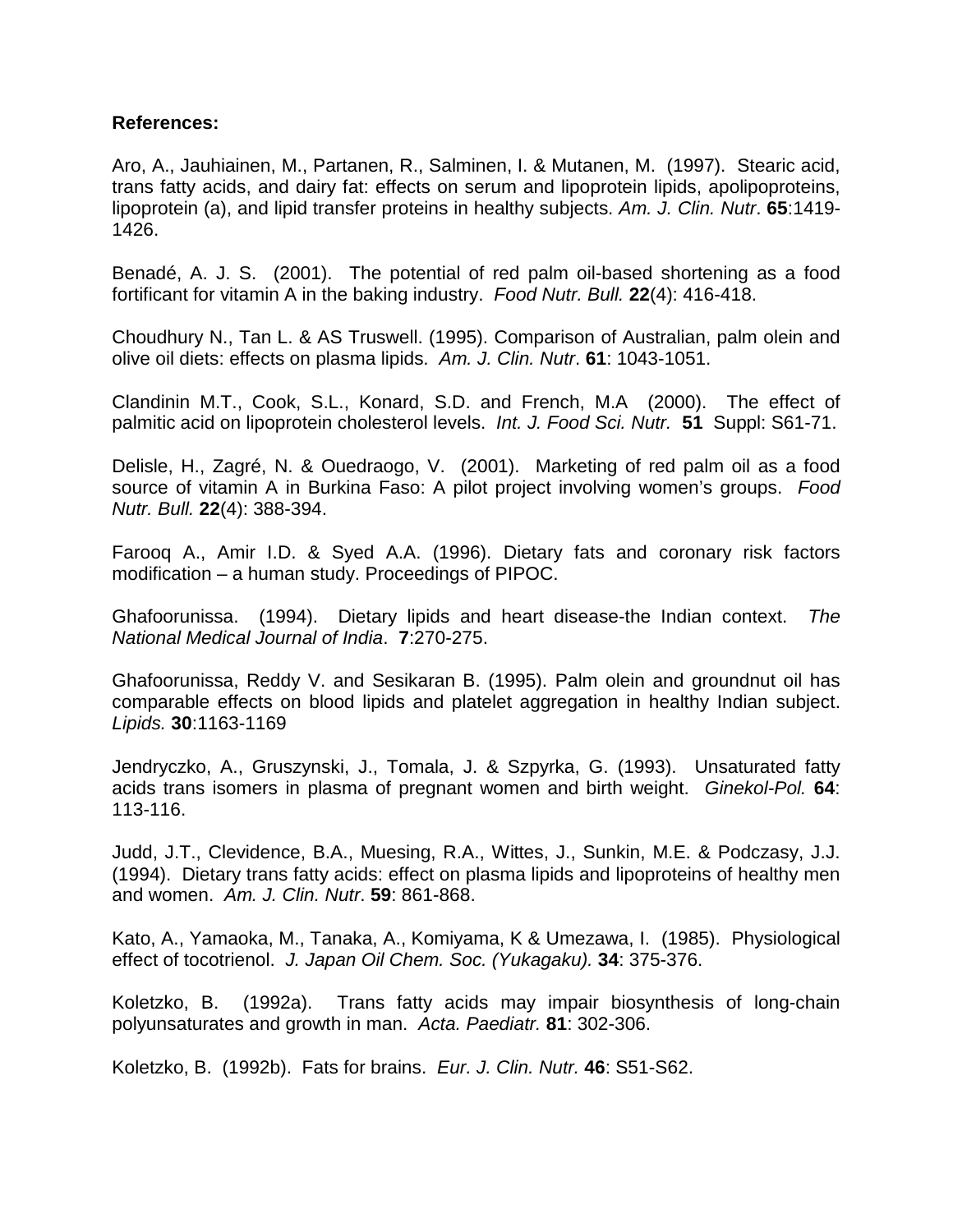Komiyama, K., Iizuka, K., Yanaoka, M., Watanabe, H., Tsuchiya, N. & Umezawa, I. (1989). Studies on the biological activity of tocotrienols. *Chem. Pharm. Bull.* **37**(5); 1369 1371.

Kooyenga, D.K., Geller, M., Watkins, T.R., Gapor, A., Diakoumakis, E. & Bierenbaum, M.L. (1997). Palm oil antioxidant effects in patients with hyperlipidemia and carotid stenosis-2 year experience. *Asia Pacific J. Clin. Nutr.* **6**(1): 72-75.

Lietz, G., Henry, C.J.K., Mulokozi, G., Mugyabuso, J., Ballart, A., Ndossi, G., Lorri, W. & Tomkins, A. (2000). Use of red palm oil for the promotion of maternal vitamin A status. *Food Nutr. Bull*. **21**(2): 215-218.

Lietz, G., Henry, C.J.K., Mulokozi, G., Mugyabuso, J. K. L., Ballart, A., Ndossi, G. D., Lorri, W. & Tomkins, A. (2001). Comparison of the effects of supplemental red palm oil and sunflower oil on maternal vitamin A status. *Food Nutr. Bull*. **74**(4): 501-509.

Marzuki, A., Arshad, F., Tariq, A.R. & Kamsiah J. (1991). Influence of dietary fat on plasma lipid profiles of Malaysian adolescents. *Am. J. Clin. Nutr.* **53:** 1010S-1014S.

McIntyre, B.S., Briski, K.P., Gapor, A. & Sylvester, P.W. (2000a). Antiproliferative and apoptotic effects of tocopherols and tocotrienols on preneoplastic and neoplastic mouse mammary epithelial cells. *Proc. Soc. Exp. Biol. Med.* **224**(4): 292-301.

McIntyre, B.S., Briski, K.P., Tirmenstein, M.A., Fariss, M.W., Gapor, A & Sylvester, P.W. (2000b). Antiproliferative and apoptotic effects of tocopherols and tocotrienols on normal mouse mammary epithelial cells. *Lipids.* **35**(2): 171-180.

Mensink, R.P. & Katan, M.B. (1990). Effect of dietary trans-fatty acids on high-density and low-density lipoprotein cholesterol levels in healthy subjects. *New Eng. J. Med.* **323**: 439-445.

Mensink, R.P., Zock, P. L., Katan, M.B. & Hornstra, G. (1992). Effect of dietary cisand trans-fatty acids on serum lipoprotein (a) levels in humans. *J. Lipid Res.* **33**: 1493-1501.

Nagendran, B., Unnithan, U.R., Choo, Y. M. & Sundram, K. (2000). Characteristics of red palm oil, a carotene- and vitamin E-rich refined oil for food uses. *Food Nutr. Bull.* **21**(2): 189-194.

Narasinga Rao, B. S. (2000). Potential use of red palm oil in combating vitamin A deficiency in India. *Food Nutr. Bull.* **21**(2): 202-211.

Narasinga Rao, B. S. (2001). Dietary approaches to the prevention of vitamin A deficiency: Indian experience with red palm oil as a source of vitamin A. *Food Nutr. Bull.* **22**(4): 395-399.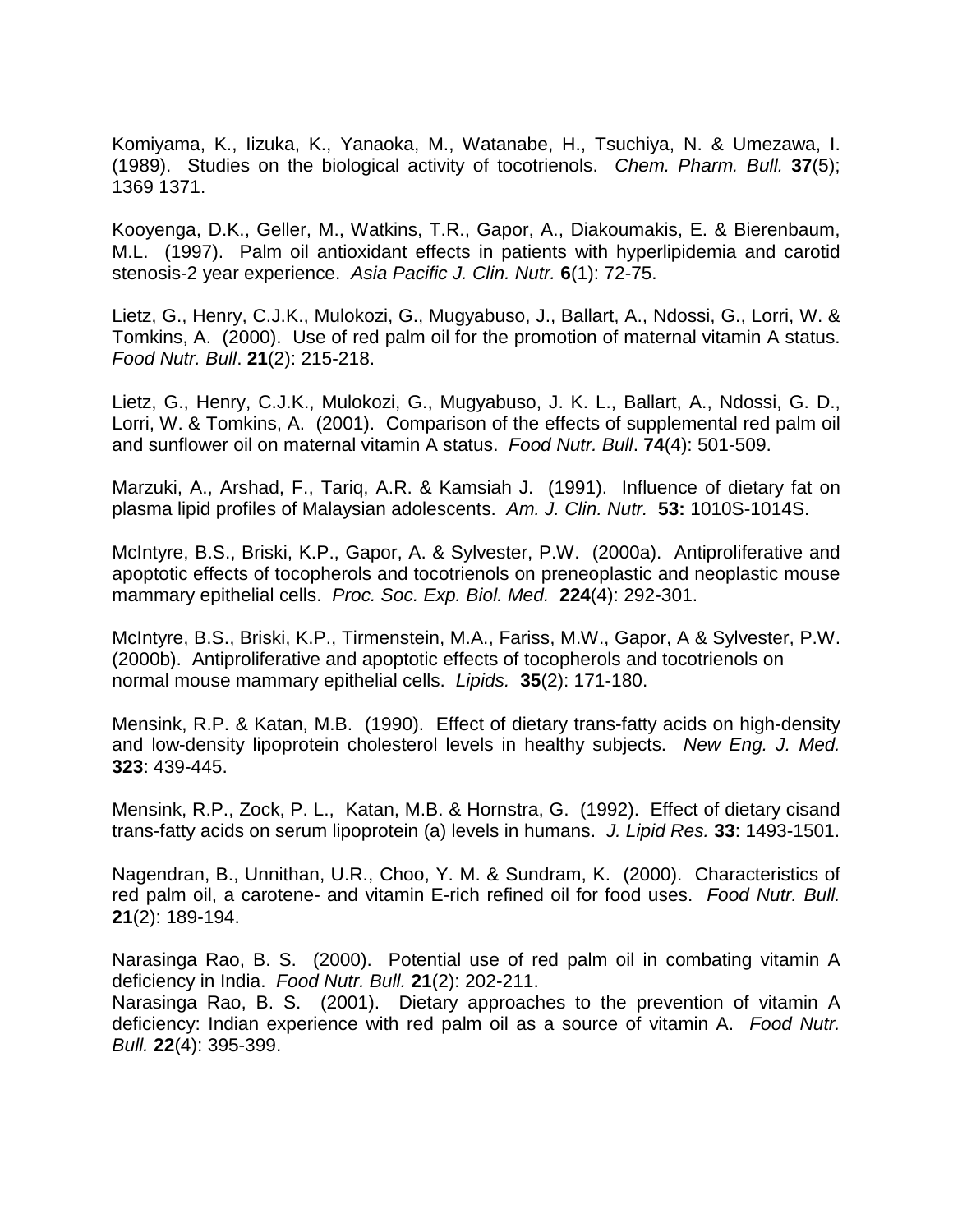Nesaretnam., K., Stephen, R., Dils, R. & Darbre, P. (1998). Tocotrienols, inhibitthe growth of human breast cancer cells irrespective of estrogen receptor status. *Lipids***. 33**(5): 461-469.

Nestel, P. J., Noakes, M., Belling, G. B., McArthur, R., Clifton, P.M., Janus, E. & Abbey, M. (1992). Plasma lipoprotein lipid and Lp(a) changes with substitution of elaidic acid in the diet. *J. Lipid. Res.* **33**: 1029-1036.

Ng, T.K.W., Hassan, K., Lim, J.B., Lye, M.S. & Ishak, R. (1991). Non hypercholesterolemic effects of a palm-oil diet in Malaysian volunteers. *Am. J. Clin. Nutr.* **53:** 1015S-1020S.

Ng, T.K., Hayes, K.C., DeWitt, G.F. et al. (1992). Dietary palmitic and oleic acids exert similar effects on serum cholesterol and lipoprotein profiles in normocholesterolemic men and women. *J. Am. Coll. Nutr.* **11**(4): 383-390 .

Oil World 2002, ISTA Mieke GmbH, Langenberg 25, 21077 Hamburg, Germany.

Rahmat, A., Wan Ngah, W.Z., Shamaan, N.A., Gapor, A. & Kadir, K.A. (1993). Long term administration of tocotrienols and tumor-maker enzyme activities during hepatocarcinogenesis in rats. *Nutr.* **9**(3): 229-232.

Scrimshaw, N. S. (2000). Nutritional potential of red palm oil for combating vitamin A deficiency. *Food Nutr. Bull.* **21**(2): 195-201.

Serbinova, E., Kagan, V., Han, D. & Packer, L. (1991). Free radical recycling and intramembrane mobility in the antioxidant properties of alpha-tocopherol and alphatocotrienols. *Free Radical biology & Medicine.* **10**: 263-275.

Sundram, K., Hornstra, G. & Houwelingen, A.C. (1992). Replacement of dietary fat with palm oil: Effect on human serum lipid, lipoprotein, and apoprotein. *Br. J. Nutr.* **68**: 667-692.

Sundram, K., Ismail, A., Hayes, K. C., Jeyamalar, R. & Pathmanathan, R. (1997). Trans (Elaidic) fatty acids adversely effect the lipoprotein profile relative to specific saturated fatty acids in humans. *J. Nutr.* **127**: 514S-520S.

Sundram, K., Khor, H.T., Ong, S.H. & Pathmanathan, R. (1989). Effect of dietary palm oils on mammary carcinogenesis in female rats induced by 7,12 dimethybenz(a)anthracene. *Cancer Res.* **49**: 1447-1451.

Sylvester P. W., McIntyre, B.S., Gapor, A. & Briski, K.P. (2001). Vitamin E inhibition of normal mammary epithelial cell growth is associated with a reduction in protein kinase C(alpha) activation. *Cell Prolif.* **34**(6): 347-357.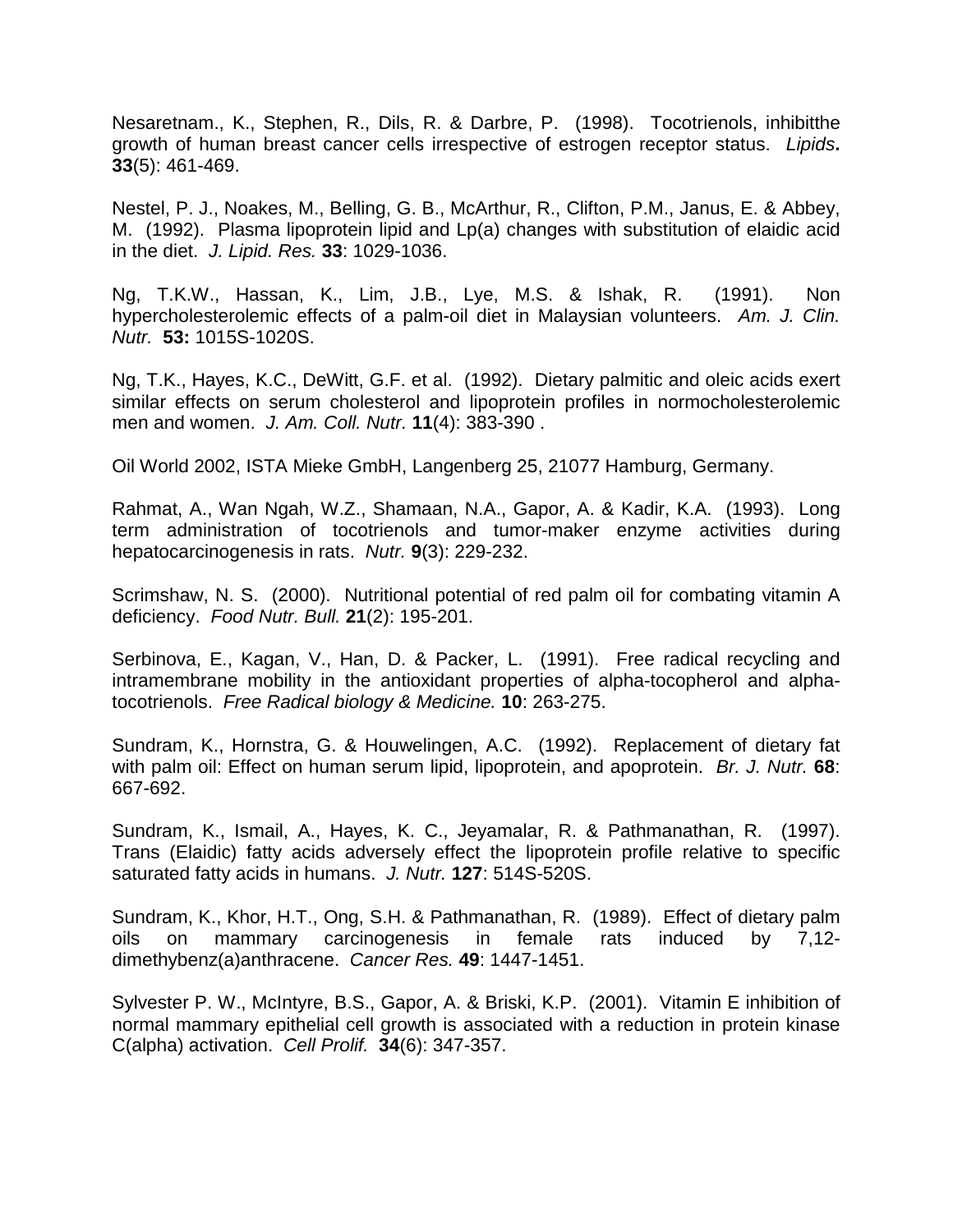Rahmat, A., Wan Ngah, W.Z., Shamaan, N.A., Gapor, A. & Kadir, K.A. (1993). Longterm administration of tocotrienols and tumor-maker enzyme activities during hepatocarcinogenesis in rats. *Nutr.* **9**(3): 229-232.

Rukmini, C. (1994). Red palm oil to combat vitamin A deficiency in developing countries. *Food Nutr. Bull.* **15**(2): 126-129.

Tan, D.T.S., Khor, H.T., Low, W. H.S., Ali, A. & Gapor, A. (1991). Effect of a palm oilvitamin E concentrate on the serum and lipoprotein lipids in human. *Am. J. Clin. Nutr.* **53**: 1027S-1030S.

Theriault, A., Chao, J. T. & Gapor, A. (2002). Tocotrienol is the most effective vitamin E for reducing endothelial expression of adhesion molecules and adhesion to monocytes. *Atherosclerosis.* **160**(1): 21-30

Thiele, J.J., Traber, M.G., Podda, M., Tsang, K., Cross, C.E. & Packer, L. (1997). Ozone depletes tocopherols and tocotrienols topically applied to murine skin. FEBS letter. **401**: 167-170.

Truswell, A. S., Choudhury, N. & Roberts, D. C. K. (1992). Double-blind comparison of plasma lipids in healthy subjects eating potato crisps fried in palm olein or canola oil. *Nutr. Res.* **12**: S34-S52.

Qureshi, A. A., Bradlow, B. A., Brance, L., Manganello, J., Peterson, D.M., Pearce, B.C., Wright, J. J. K., Gapor, A. & Elson, C.E. (1995). Response of hypocholesterolemic subjects to administratiom of tocotrienols. *Lipids*. **30**(12): 1171- 1177.

Qureshi, A. A., Ong, A.S.H., Gapor, A., deWitt, G. & Chong Y.H. (1988). Suppression of cholesterol biosynthesis and hypocholesterolemic effects of tocotrienols from palm oil in the chicken model. Paper presented at the National Oil Palm Oil/ Palm Oil Conference: Current Development, 11-15 October, 1988, Shangri-La Hotel. Kuala Lumpur.

Qureshi, A. A., Pearce, B.C., Rosnah, M. N., Gapor, A., Peterson, D.M. &, Elson, C.E. (1996). Dietary α-tocopherol attenuates the impact of δ-tocotrienol on hepatic 3 hydroxy-3-methylglutaryl coenzyme A reductase activity in chickens. American Institute of Nutrition. Biochemical Roles and Molecular Roles of Nutrients: 389-394.

Qureshi, A. A., Qureshi, N., Wright, J. J. K., Shen, Z., Kramer, G.A., Chong, Y. H., deWitt, G. Ong, A.S.H., Peterson, D.M. & Bradlow, B. A. (1991). Lowering of serum cholesterol in hypercholesterolemic humans by tocotrienols (PALMVITEE). *Am. J. Clin. Nutr.* **52**: 1021S-1026S.